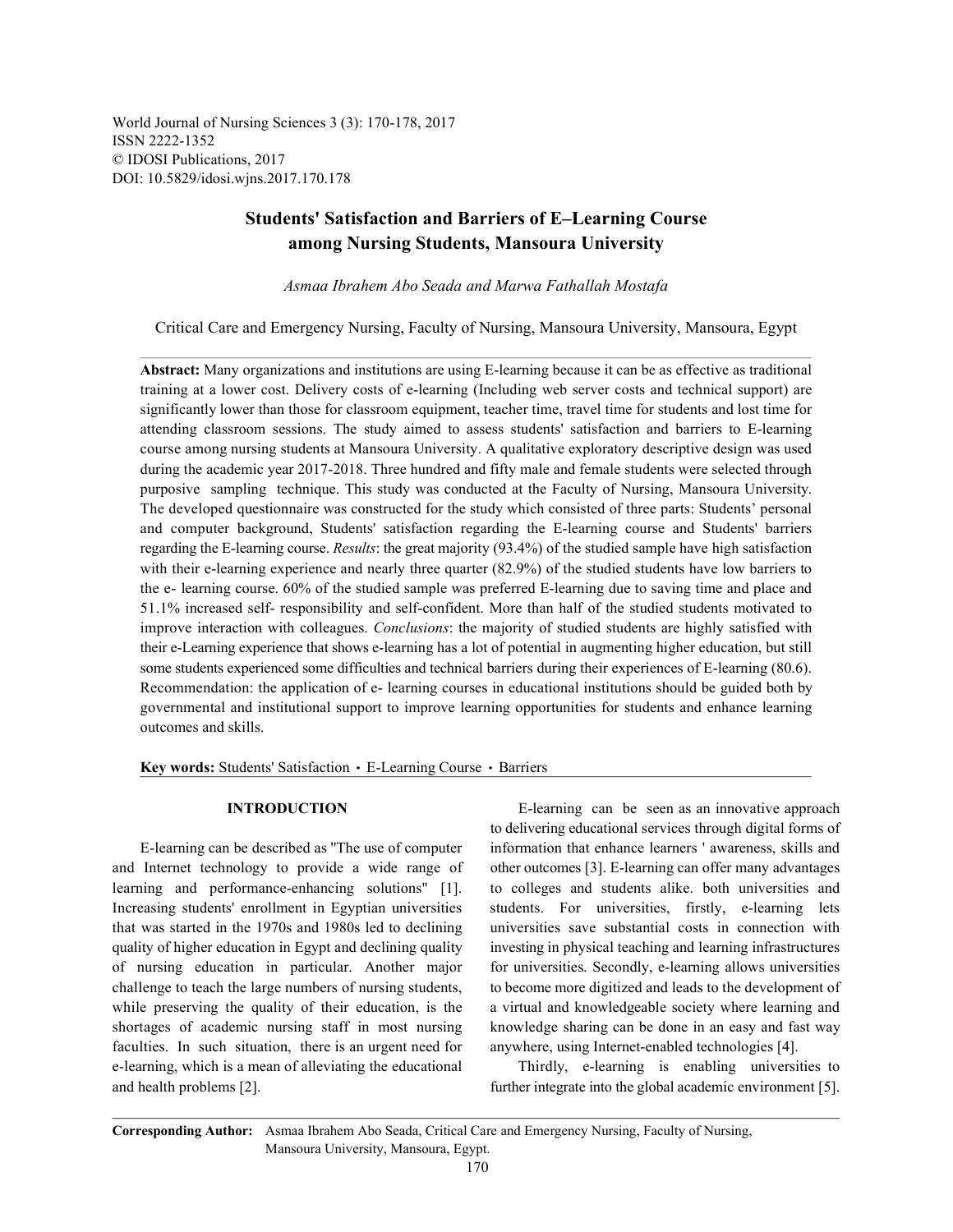students with an alternative choice of learning style. patient care. Due to the complexity of clinical situations, E-learning is not restricted to time and space as it can conventional didactic training is limited in providing take place at home, at work or anywhere through real interactions for student-patient nursing interactions Internet-connected computers or mobile devices and the due to limited clinical hours and placements, university's e-learning system [6, 7]. This is particularly incoherent availability of specific patients with disease useful for students who are concurrently studying and [17]. Use e-learning becomes important for higher working [8]. Eventually, e-learning allows students to education institutions and to compete with other completely control the pace and rhythm of their studies organizations and achieve financial stability, they because they are not required to attend campus physical recognize and accept this fact. The other explanation why classes [6]. higher education officials are introducing this new

has changed our life and learn. There are many effective learning opportunities for students and enhance learning instructional strategies offered by E-learning. For example, outcomes and skills [18]. feedback practicing, joining collaboration activities with Mansoura University E-learning Center was self-managed study, customizing learning ways established in 2005 to encourage and cultivate excellence dependent on students' needs and utilizing simulation. in learning by offering expertise and supporting In addition, all students get the similar quality of guidance university-level faculties. Mansoura University is the and instructions in light of the fact that there is no leading university in Egypt due to its strong network reliance on a specific educator [9]. As far as the educator infrastructure and the use of ICT in education. The is concerned, e-learning programs provide the ' teacher ' university awarded the National E-content Award in 2006 with several opportunities to turn from ' the source of from the Ministry of Communication and Information knowledge ' into a facilitator and role model in the process Technology (MCIT)[19]. Universities in Egypt have of knowledge and skills acquisition [10, 11]. successfully implemented a variety of distance learning

courses are divided by time and space, but study and e-learning activities. telecommunications hardware and software allow interaction and collaboration. Some of the tools used in **Aim of the Study:** The present study aimed to investigate online courses include: (a) email, (b) chat rooms, (c) chat nursing students' satisfaction and barriers of E-Learning rooms, (d) newsletters, (e) file transfer protocol and (f) course among nursing students at Mansoura University audio and video electronics [12]. There are many dimensions that assess the quality of education imparted, **Research Questions:** one of the most important dimensions of education is students' satisfaction; how they perceive the quality of • What is the level of nursing students' satisfaction the education they receive? And this becomes even more with offered e-learning course in nursing education? important when we talk about e-Learning where there is • What are the common barriers facing the nursing no or little physical interaction between educator and students about E-Learning course? student [13].

There are three stages of higher education barriers **MATERIALS AND METHODS** during the uses of ICTs [14]. The first category is related to organizations ' obstacles and focuses on strategic **Research Design:** This study was conducted using a planning research, the lack of organizational policies descriptive research design. and the cost of implementation [15]. The second level is linked to both external and internal obstacles, such as **Setting:** This study was conducted at Faculty of institutional support and planning, technical support, Nursing-University of Mansoura, Egypt, Department of space and personal motivation, resistance to change, Critical Care and Emergency Nursing. inability to meet expectations, professional development, community, technical inconsistency and pedagogical **Subjects:** 350 out of total 500 male and female fourth-level beliefs [16]. The third level refers to barriers that students nursing students who were enrolled in the first semester face when using ICTs in interaction and learning [14]. of the academic year 2017-2018 in critical care nursing

In addition to traditional learning, e-learning offers Nursing competencies are essential for quality of Information and Communication Technologies (ICT) learning model in educational institutions is to improve

Teachers and students in modern distance learning initiatives, but there are still relatively new and limited

- 
-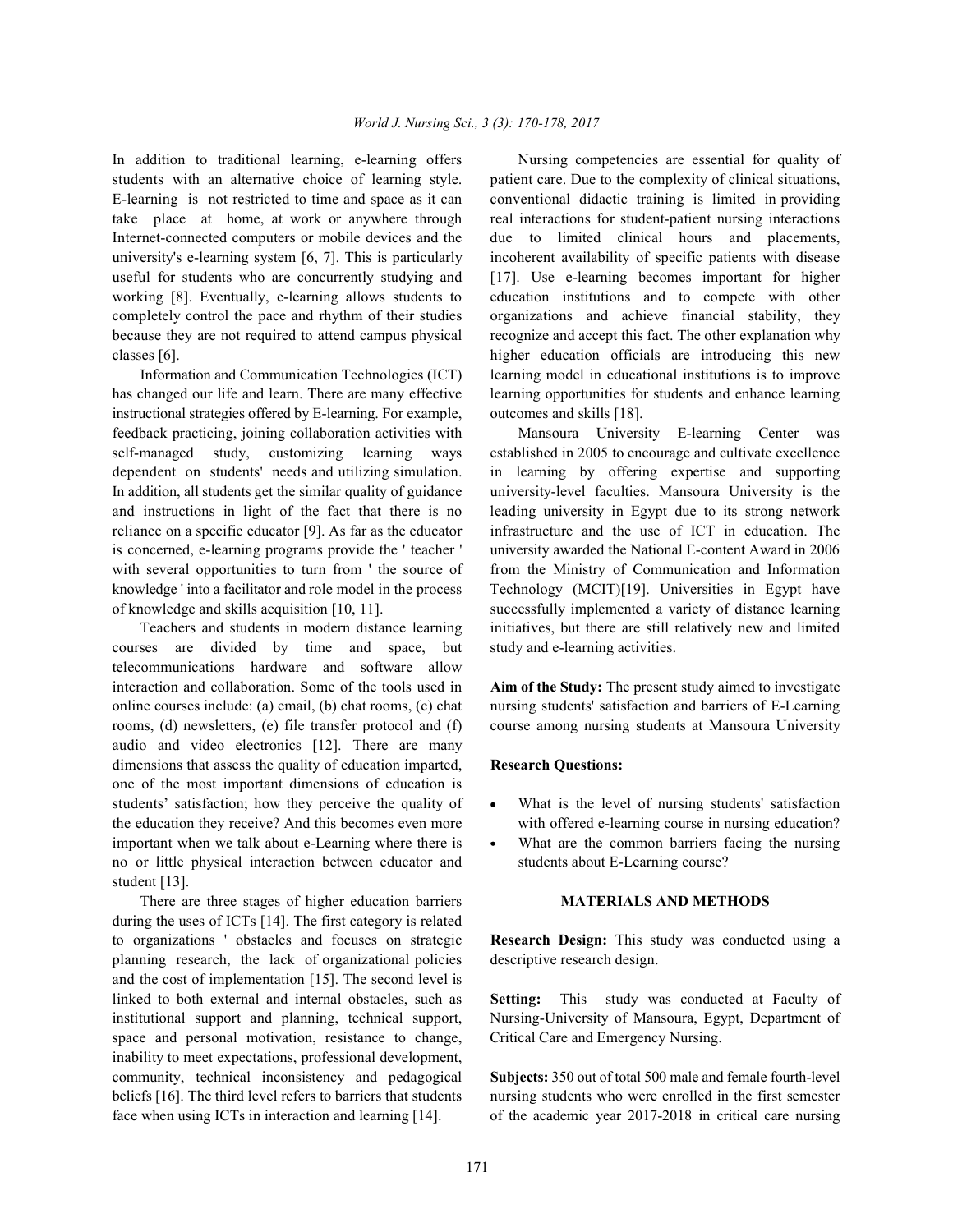one group. Non-probability purposive sample was analysis received informed consent. Completion and employed to recruit participants based on the following delivery of the questionnaire is the students ' permission inclusion criteria: 1) having a personal computer or to participate in the study analysis. The privacy of the laptop with internet access and 2) agreed to share their data collected has been maintained and no one can access experience, satisfaction and barriers of the electronic the data that researchers expect. course.

developed by the researcher based upon relevant tool. Each item of this tool has been checked on a literature [20, 21]. This tool compromised of three parts. five-point Likert scale ranging from 1 to 5 as strongly

**Part I: Students' Personal and Computer Background:** All participants were requested to mark one choice It included age, sex, computer skills and student only. Data was collected via the internet through a experience. questionnaire given to students at the end of the second

**Course:** This part includes basic assessment measures for sent the participants an e-mail with instructions to student satisfaction regarding e-learning course. access and complete the questionnaire online course.

**Course:** This tool includes the possible common The estimated time to complete the questionnaire for the barriers facing students regarding the E-learning course. participants was 30 minutes. In 10% of the study sample, It included technical and equipment barriers in addition to a pilot test for the accuracy and validity of the communicational and personnel barriers. instruments was carried out. According to the pilot test

**Scoring System:** The students were asked in the previous parts to record their responses to items (Part I, II and III) **Designing the Nursing Electronic Course:** At the of the tool on a five-point scale  $(1 = "Strongly disagree",$  preparatory phase, the theoretical course was redesigned  $2 =$  "Disagree",  $3 =$  "Neither agree nor disagree agree", for the electronic format. The course encompassed six  $4 = \text{agree}^3$ ,  $5 = \text{strongly agree}$ ). The total score <60% is modules. Each module was subdivided into two lessons. considered an unsatisfactory agree level; while score All lessons had the same design with a set of learning  $\geq 60\%$  is considered a satisfactory agree level. objectives, lesson materials in the form of text, PowerPoint

of critical care nursing and information technology tested account for each student. An orientation session was the tool for content validity, understanding and done by the researchers at the faculty's computer lab for applicability. The tool's accuracy has been tested using all participants before joining the E-course to guide them the Alpha test by Cronbach which evaluated the tool's on how to register and log in the system using the internal consistency. The tool's reliability was 0.85, assigned username and password and how to navigate suggesting high reliability. The A random sample of the electronic course and module system contents. 5 students tested the accuracy and consistency of the questionnaire, a small change was made and the pilot **Data Analysis:** Sorting, coding, organizing, categorizing sample was excluded from the study.  $\blacksquare$  and then converting information into specially designed

from the Research Ethical Committee of Faculty of Data are presented in the form of frequencies and Nursing, Mansoura University. Students are aware of the percentages using descriptive statistics. The following purpose and benefits of the research. Students were given statistical tests were used: A nova test and post hoc test the opportunity to withdraw from the study analysis at used Level of significance  $p \le 0.05$ .

were eligible to participate in the study and all served as any time. Those who agreed to participate in the study

**Tool of the Study:** Students structured questionnaire was Ouestionnaire items were created and used as a survey **Data Collection:** Based on previous research studies, agrees.

**Part II: Students'Satisfaction Regarding the E-Learning** the using of the E- learning course. The researchers **Part III: Students' Barriers Regarding the E-Learning** analysis, participants are given individual passwords. semester to assess their satisfaction and barriers towards To order to prevent unauthorized involvement in the results, some elements have been updated.

**Methods of Data Collection researchers'** voices and ended by self assessment **Validity and Reliability:** A group of 5 experts in the field interactive quizzes. Electronic Learning Center created an slides, videos, animations and recorded lectures by

**Ethical Considerations:** Ethical approval was obtained Standards) version 20.0 was used to analyze the data. formats. SPSS (Statistical Product and Service Solutions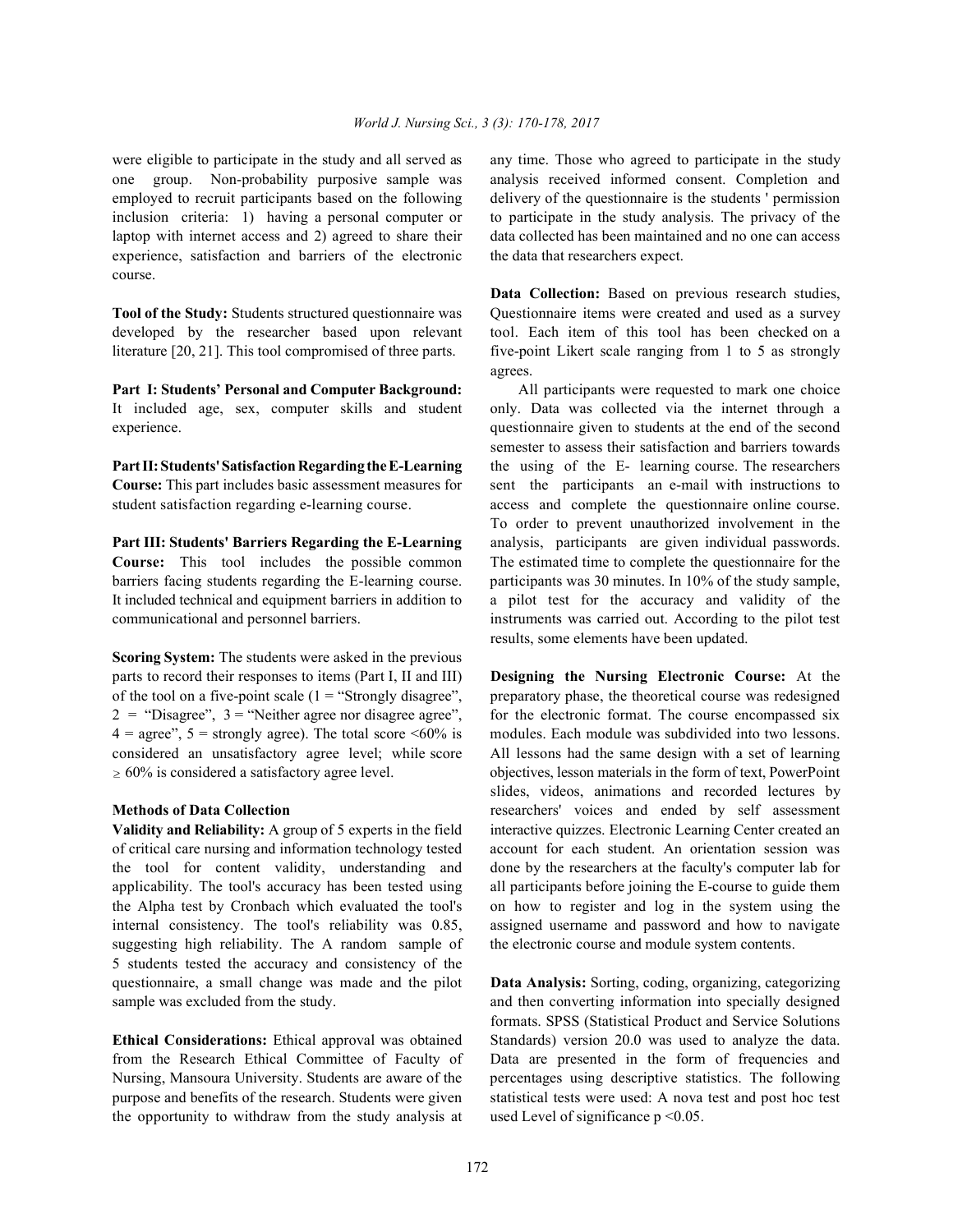method. self-confident.

**RESULTS** Table 2 illustrates that half of the studied Table 1 illustrates that approximately more than half presentations, texts, images, animations and proud of the studied sample was female (64.9%). As regard age of having the chance of learning with E-course group of studied students, it ranged from 20 to 31 years (50-51%). More than half of the studied sample was old with a mean age of  $20.78 \pm 0.415$  years. More than half motivated to improve interaction with colleagues (59.7%) of the studied sample was good in computer (67.5%). Additionally more than half of the studied knowledge and skills and 37.4 were fair. 55.4% of the sample repeated any part of the lesson without studied students used three or more fingers in typing. limits and satisfied with a new learning method by Additionally, more than half of the studied sample used of the internet (55.7-52.3%). 57.1% of studied sample a computer to research (57.14%).77.15% of the studied was satisfied from E-learning course due to students were with no previous courses and 60% of saving time and place and 51.1% of the studied sample were preferred E-learning than the traditional students had increased self-responsibility and sample was satisfied when using Power Point

Table 1: Distribution of students according to their personal characteristics and experience in computers

| Characters                           |                                                   | No. 350           | $\frac{0}{0}$ |
|--------------------------------------|---------------------------------------------------|-------------------|---------------|
| Age                                  | $20 -$                                            | 77                | 22.0          |
|                                      | 21                                                | 273               | 78.0          |
|                                      | Range                                             | $20.0 - 21.0$     |               |
|                                      | $Mean \pm SD$                                     | $20.78 \pm 0.415$ |               |
| Sex                                  | Male                                              | 123               | 35.1          |
|                                      | Female                                            | 272               | 64.9          |
| Computer knowledge and skills        | Good                                              | 209               | 59.7          |
|                                      | Fair                                              | 131               | 37.4          |
|                                      | Poor                                              | 10                | 2.9           |
| Fingers used in typing               | Two                                               | 64                | 18.3          |
|                                      | Three or more                                     | 194               | 55.4          |
|                                      | All (or touch                                     | 92                | 26.3          |
| Uses of computer                     | Studying                                          | 60                | 17.14         |
|                                      | Researching                                       | 200               | 57.14         |
|                                      | Playing                                           | 90                | 25.7          |
| Previous computer courses            | Yes                                               | 80                | 22.85         |
|                                      | No                                                | 270               | 77.15         |
| Opinions concerning E-leaning course | - Traditional learning is better than E-learning. | 90                | 25.7          |
|                                      | - E- Learning is better than traditional method.  | 210               | 60            |
|                                      | - No difference                                   | 50                | 14.3          |

|                                                           |                | The studied students $(n=350)$ |       |      |                            |      |          |               |                   |      |  |  |  |  |
|-----------------------------------------------------------|----------------|--------------------------------|-------|------|----------------------------|------|----------|---------------|-------------------|------|--|--|--|--|
|                                                           | Strongly agree |                                | Agree |      | Neither agree nor disagree |      | Disagree |               | Strongly disagree |      |  |  |  |  |
| Satisfaction items                                        |                | $\frac{0}{0}$                  | N     | $\%$ | N                          | $\%$ | N        | $\frac{0}{0}$ | N                 | $\%$ |  |  |  |  |
| I can learn by myself using power point presentations,    | 114            | 32.6                           | 175   | 50.0 | 61                         | 17.4 | $\theta$ | 0.00          | $\theta$          | 0.00 |  |  |  |  |
| texts, images, animations and videos.                     |                |                                |       |      |                            |      |          |               |                   |      |  |  |  |  |
| I feel proud having the chance of learning with E-course. | 147            | 42.0                           | 179   | 51.1 | 24                         | 6.9  | $\theta$ | 0.00          | $\theta$          | 0.00 |  |  |  |  |
| It is good to follow the new technology in learning       | 204            | 58.3                           | 128   | 36.6 | 18                         | 5.1  | $\theta$ | 0.00          | $\Omega$          | 0.00 |  |  |  |  |
| The course motivated me to                                | 236            | 67.4                           | 104   | 29.7 |                            | 0.3  | 9        | 2.6           | $\Omega$          | 0.00 |  |  |  |  |
| I can repeat any part of the lesson without limits        | 123            | 35.1                           | 195   | 55.7 | 32                         | 9.1  | $\Omega$ | 0.00          | $\theta$          | 0.00 |  |  |  |  |
| Images, videos and audios were interesting than text      | 132            | 37.7                           | 194   | 55.4 | 24                         | 6.9  | $\Omega$ | 0.00          | $\Omega$          | 0.00 |  |  |  |  |
| It also makes the learning process interested             | 171            | 48.9                           | 160   | 45.7 | 19                         | 5.4  | $\Omega$ | 0.00          | $\Omega$          | 0.00 |  |  |  |  |
| Easy access to different resources"                       | 150            | 42.9                           | 131   | 37.4 | 57                         | 16.3 | 12       | 3.40          | $\Omega$          | 0.00 |  |  |  |  |
| It is good to try a new learning method by internet       | 160            | 45.7                           | 183   | 52.3 | 6                          | 1.7  |          | 0.30          | $\theta$          | 0.00 |  |  |  |  |
| E-learning course save time and place                     | 80             | 22.8                           | 200   | 57.1 | 30                         | 8.6  | 39       | 11.14         |                   | 0.30 |  |  |  |  |
| It builds self responsibility and self-confident quantity | 158            | 45.1                           | 181   | 51.7 | 8                          | 2.3  | 3        | 0.90          | $\theta$          | 0.00 |  |  |  |  |
| I got prompt and quick feedback from staff and colleagues | 144            | 41.1                           | 126   | 36.0 | 48                         | 13.7 | 32       | 9.10          | $\mathbf{0}$      | 0.00 |  |  |  |  |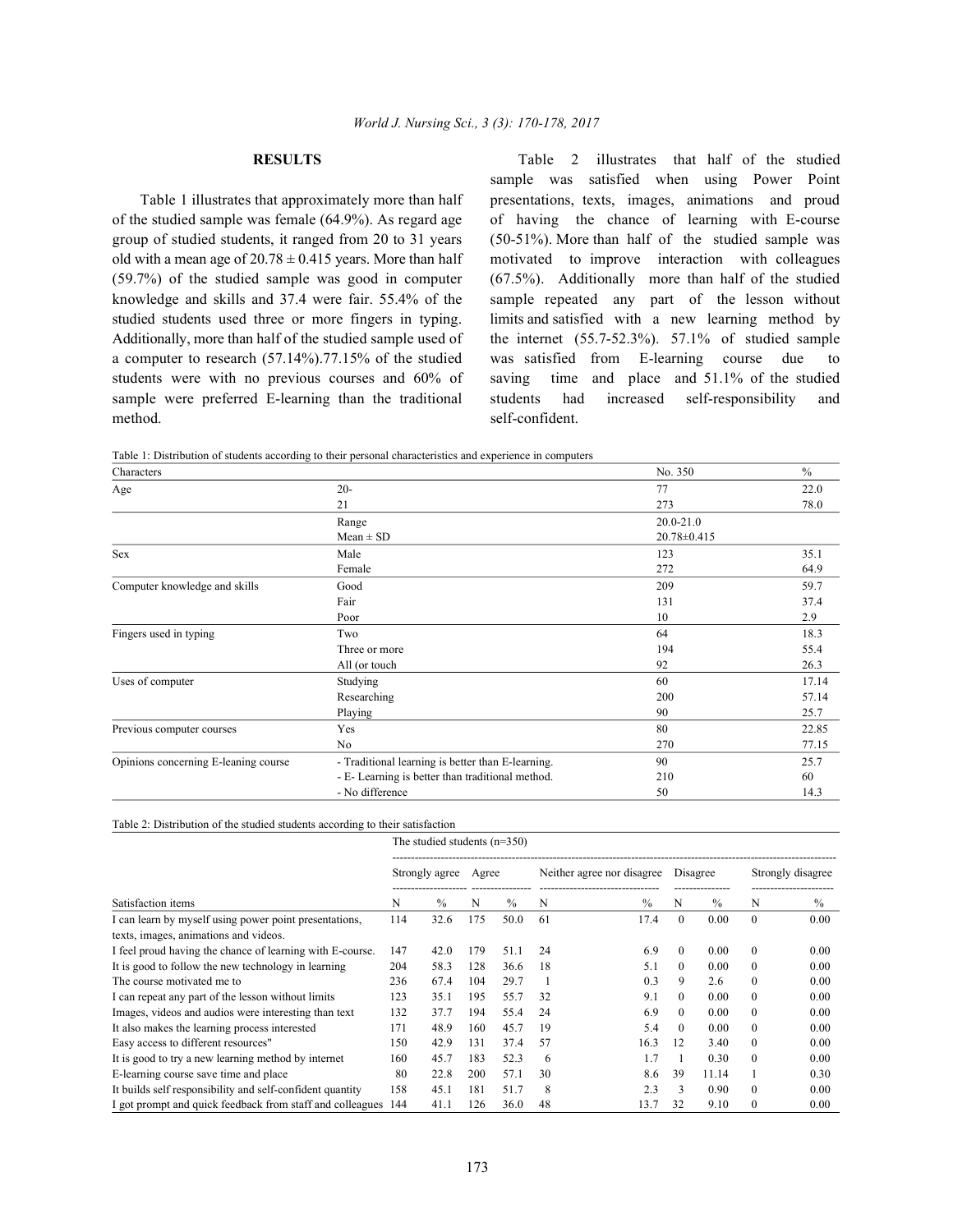|                                                                                        | The studied students $(n=350)$ |                             |     |               |                            |               |          |               |                   |      |
|----------------------------------------------------------------------------------------|--------------------------------|-----------------------------|-----|---------------|----------------------------|---------------|----------|---------------|-------------------|------|
|                                                                                        |                                | Strongly agree              |     | Agree         | Neither agree nor disagree |               | Disagree |               | Strongly disagree |      |
| Technical items                                                                        | N                              | $\frac{0}{0}$               | N   | $\frac{0}{0}$ | N                          | $\frac{0}{0}$ | N        | $\frac{0}{0}$ | N                 | $\%$ |
| I face difficulties in accessing the hard and software<br>needed for online education. | 56                             | 16.0                        | 282 | 80.6          | 9                          | 2.6           | 3        | 0.9           | $\theta$          | 0.00 |
| I face poor internet connection and bad navigation.                                    | 77                             | 22.0                        | 208 | 59.4          | 40                         | 11.4          | 25       | 7.1           | $\theta$          | 0.00 |
| I face difficulties due to my incompetence in utilizing                                | 164                            | 46.9                        | 282 | 80.6          | 9                          | 2.6           | 3        | 0.9           | $\theta$          | 0.00 |
| internet connection devices.                                                           |                                |                             |     |               |                            |               |          |               |                   |      |
| Shortness or absence of technical help worries me personally.                          | 150                            | 42.9                        | 142 | 40.6          | 40                         | 11.4          | 18       | 5.1           | $\theta$          | 0.00 |
| I face difficulties due to shortness of sufficient information                         | 164                            | 46.9                        | 126 | 36.0          | $\theta$                   | 0.00          | 60       | 17.1          | $\theta$          | 0.00 |
| given on access to online education.                                                   |                                |                             |     |               |                            |               |          |               |                   |      |
| Computer quantity is not enough for learner quantity                                   | 123                            | 35.1                        | 173 | 49.4          | -11                        | 3.1           | 43       | 12.3          | $\theta$          | 0.0  |
| Internet network system in faculty often error                                         | 116                            | 33.1                        | 172 | 49.1          | -61                        | 17.4          |          | 0.3           | $\Omega$          | 0.0  |
| No instruction found on e-learning course of how to use it                             |                                | 2.0                         | 121 | 34.6          | $\theta$                   | 0.00          | 142      | 40.6          | 80                | 22.9 |
| Internet network system send data slowly                                               | 77                             | 22.0                        | 175 | 50.0          | -95                        | 27.1          | 3        | 0.9           | $\theta$          | 0.0  |
| Most computers has poor working efficiency                                             | 54                             | 15.4                        | 231 | 66.0          | 62                         | 17.7          | 3        | 0.9           | $\mathbf{0}$      | 0.0  |
| Mean score of technical and equipment barriers                                         |                                | $(33-46)$ 39.63 $\pm$ 2.562 |     |               |                            |               |          |               |                   |      |

## *World J. Nursing Sci., 3 (3): 170-178, 2017*

# Table 3: Distribution of students by their technical and equipment barriers

Table 4: Distribution of the communication and personnel barriers

|                                                                                        | Student No (350)            |      |       |      |                            |      |          |      |
|----------------------------------------------------------------------------------------|-----------------------------|------|-------|------|----------------------------|------|----------|------|
|                                                                                        | Strongly agree              |      | Agree |      | Neither agree nor disagree |      | Disagree |      |
| Communicational                                                                        |                             | $\%$ | N     | $\%$ | N                          | $\%$ | N        | $\%$ |
| I prefer traditional method for learning                                               | 27                          | 7.7  | 94    | 26.9 | 11                         | 3.1  | 218      | 62.3 |
| I have difficulties with nonverbal communication and online education<br>collaboration | 24                          | 6.9  | 134   | 38.3 | 94                         | 26.9 | 98       | 28.0 |
| I don't have any difficulty dealing with the easy tasks,                               | 69                          | 19.7 | 228   | 65.1 | $\Omega$                   | 0.0  | 53       | 15.1 |
| I don't face any trouble in performing the easy tasks, but in the                      | 147                         | 42.0 | 190   | 54.3 | 12                         | 3.4  |          | 0.3  |
| challenging ones I find difficulties.                                                  |                             |      |       |      |                            |      |          |      |
| I'm worried about taking responsibility for online courses.                            | 147                         | 42.0 | 190   | 54.3 | 12                         | 3.4  |          | 0.3  |
| I have not own computer                                                                | 82                          | 23.4 | 163   | 46.6 | 8                          | 2.3  | 97       | 27.7 |
| I don't get motivated by e-                                                            | 62                          | 17.7 | 184   | 52.6 | 20                         | 5.7  | 84       | 24.0 |
| I think e-learning course needed more time.                                            | 5                           | 1.4  | 255   | 72.9 | 2                          | 0.6  | 88       | 25.1 |
| I may be interrupted at home or at faculty while taking e-course                       | 47                          | 13.4 | 191   | 54.6 | 18                         | 5.1  | 94       | 26.9 |
| I don't have access to computer                                                        | 91                          | 26.0 | 197   | 56.3 | 57                         | 16.3 | 5        | 1.4  |
| I'm concerned that my personal life may be impacted by online education.               | 92                          | 26.3 | 218   | 62.3 | 37                         | 10.6 | 3        | 0.9  |
| I Live in student's dorm and I don't have access to computer                           | 3                           | 0.9  | 233   | 66.6 | 50                         | 14.3 | 64       | 18.3 |
| Fear of change from traditional teaching to E-course                                   | 35                          | 10.0 | 180   | 51.4 | 52                         | 14.9 | 83       | 23.7 |
| have many subjects to study, small time for e-learning course                          | 79                          | 22.6 | 217   | 62.0 | 51                         | 14.6 | 3        | 0.9  |
| Mean score of communicational and personnel barriers                                   | $(40-58)$ 47.91 $\pm$ 3.207 |      |       |      |                            |      |          |      |

Table 5: Distribution of the students by their total levels of satisfaction and

| barrier                             |                                |               |  |  |
|-------------------------------------|--------------------------------|---------------|--|--|
|                                     | The studied students $(n=350)$ |               |  |  |
|                                     | N                              | $\frac{0}{0}$ |  |  |
| Total level of satisfaction         |                                |               |  |  |
| $\bullet$ <48 Low satisfaction      | 23                             | 6.6           |  |  |
| $\bullet \geq 48$ High satisfaction | 327                            | 93.4          |  |  |
| Range                               |                                |               |  |  |
| Mean SD                             | $(45-58)$ 51.64 $\pm$ 2.606    |               |  |  |
| Total level of barriers             |                                |               |  |  |
| $\bullet$ <92 Low                   | 290                            | 82.9          |  |  |
| $\bullet$ $\geq$ 92 High            | 60                             | 17.1          |  |  |
| Range                               |                                |               |  |  |
| Mean SD                             | $(76-100)$ 87.54 $\pm$ 4.088   |               |  |  |

Table 3 demonstrates that more than three forth of the students agree that they face difficulties in accessing the hard and software needed for online education (80.6%) and incompetence in utilizing internet connection devices (80.6%) were the most common technical and equipment barriers whereas about two thirds (66%) agree that most of the computers have poor working efficiency. The same table revealed that about half of studied sample agreed that they face poor internet connection, bad navigation (59.4%), computer quantity is not enough for learner quantity (49.4%), internet network system in faculty often error (49.1%) and internet network system sends data slowly 50%. Also, more than one-third of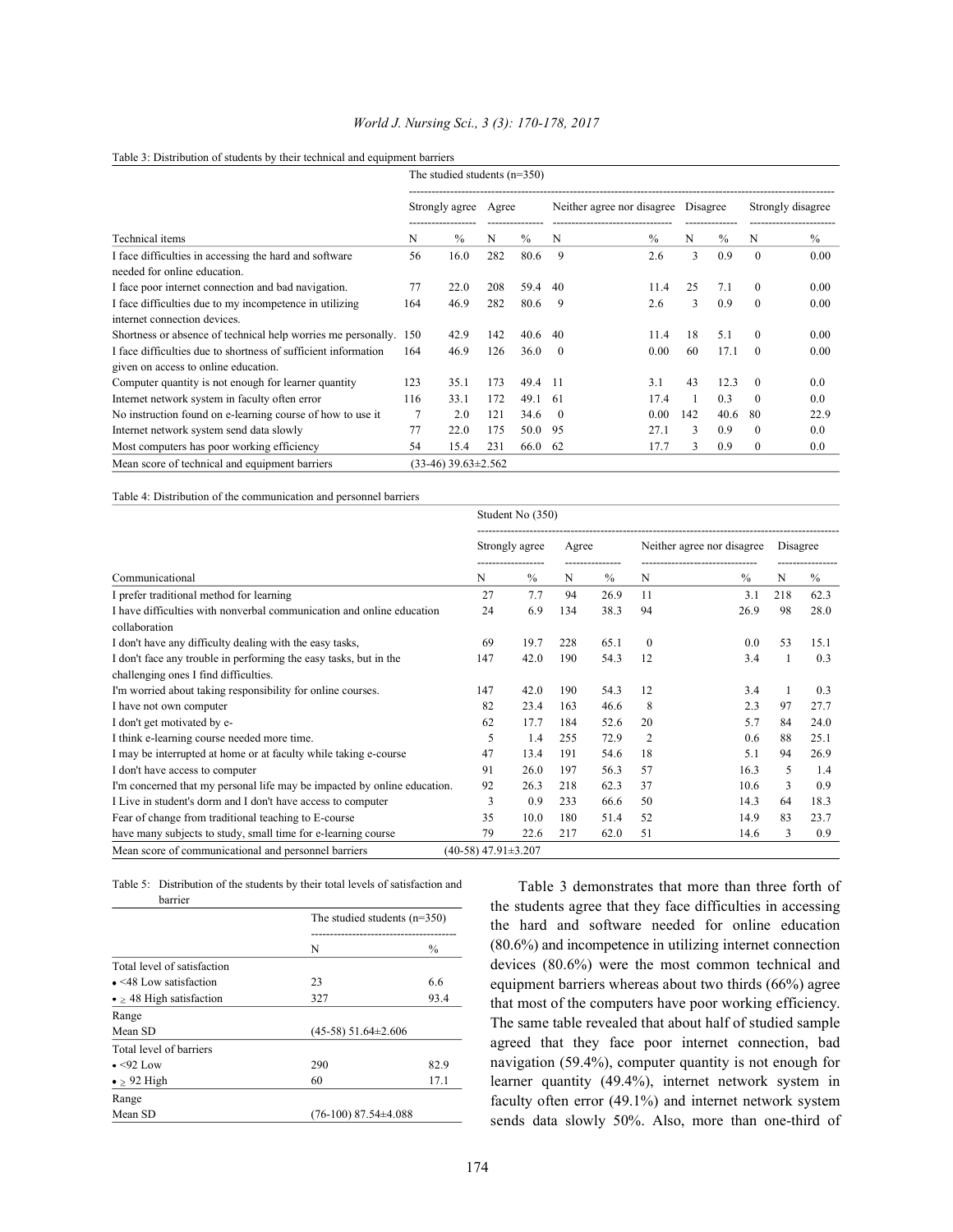students were strongly agreed about shortness or existing courses to reflect and incorporate scientific absence of technical help and the shortness of sufficient improvements [22, 23]. So, our study investigates the information given on access to online education by satisfaction of nursing students' and the barriers facing (42.9% and 46.9% respectively). The mean score of them during their use of E-learning course at Mansoura technical and equipment barriers was 39.63±2.562. University.

prefer the traditional methods for learning and only using power point presentations, texts, images, one third have difficulty regarding nonverbal animations and proud having the chance of learning communication and collaboration in online education. with E-course. In this respect with Favorskaya *et al.* [24] Concerning the high communication and personnel who reported that previously, there has been a massive barriers to e-learning, it was found that about two-thirds evolution in computer-based training systems, which of the studied students (65.1%) agreed that they have no afford a combination of smart and multimedia difficulty in dealing with the easy tasks but encounter technologies in many areas comprising education, which difficulties in the challenging ones. The same table shows increase student satisfaction and awareness concerning that about three fourth of the studied sample agreed that the academic experience and perceived significance of the E-learning course needed more time. More than half of received education. students agreed that interruption at home or at faculty More than half of our studied sample motivated to while taking E-course 65.1%, 46.6% of the students improve interaction with colleagues. Demiray [25] haven't access to computer, 62.3% of them were worried denoted that the demand for E- learning has increased that the online education may interfere with their worldwide which increase student's satisfaction that personal life, also this table revealed that 66.6% of the influences the student's level of motivation, which is students live in student's dorm and don't have access to an important psychological factor in academic computer, 51.4% of the students fear of change from success. Additionally, researchers suggest that traditional teaching to E-course. About 62% of the students using E-learning programs should be socially students have many subjects to study and small time for and academically integrated in order to provide the E-learning course. The mean score of communicational meaningful learning experiences. Bolliger *et al.* [26] and personnel barriers was 47.91±3.207. clarify that educational setting in which social

the studied sample had high satisfaction and nearly positive learning outcomes. Collaborative educational three quarter (82.9%) of them have low barriers about the materials allow for group work and immediate feedback E- learning course. and enhance learner satisfaction in the E-learning

methodologies and can possibly improve educational institutionalizes learning and considered a link between process. This improvement delivers a rich environment for old and new skills [17]. In our study more than half of e-learning characterized by flexible education, time studied sample reported that they able to repeat any management, cost effective by reducing need for printed part of the lesson without limits and satisfied from learning materials and easily updated e-materials, a new learning method by internet which save time adjustment of course content, distance delivery and and place and increased self-responsibility and scalability [10]. self-confident.

systematic approach in a given learning setting and reflect the definition of scope, goals and target group, accessibility of a consistent course, active participation of educators and administrators, provision of appropriate information technology (IT) and adequate infrastructure, with clear institutional support. Therefore, using e-learning can be a chance to renovate

Table 4 reveals that about two thirds (62.3%) didn't In our study half of studied sample satisfied when

Table 5 illustrates that the great majority (93.4%) of communication and cooperation were permitted lead to environment.

**DISCUSSION** E-learning called anytime-and-anywhere because Advancement in technologies change learning Moreover, it can help in the knowledge improvement, it overcomes the limitations of time and place

Effective e-learning process need to track a Jonassen *et al.* [9] reported that there are numerous benefits of joining electronic courses comprising suitability, flexibility and easily accessed without the need for relocation. As the learners can assembly their learning time around other job or family-related tasks. Adas and Shmais [10] confirmed that access to technology is one of the most important factors influencing student satisfaction. Technologies used in online and mixed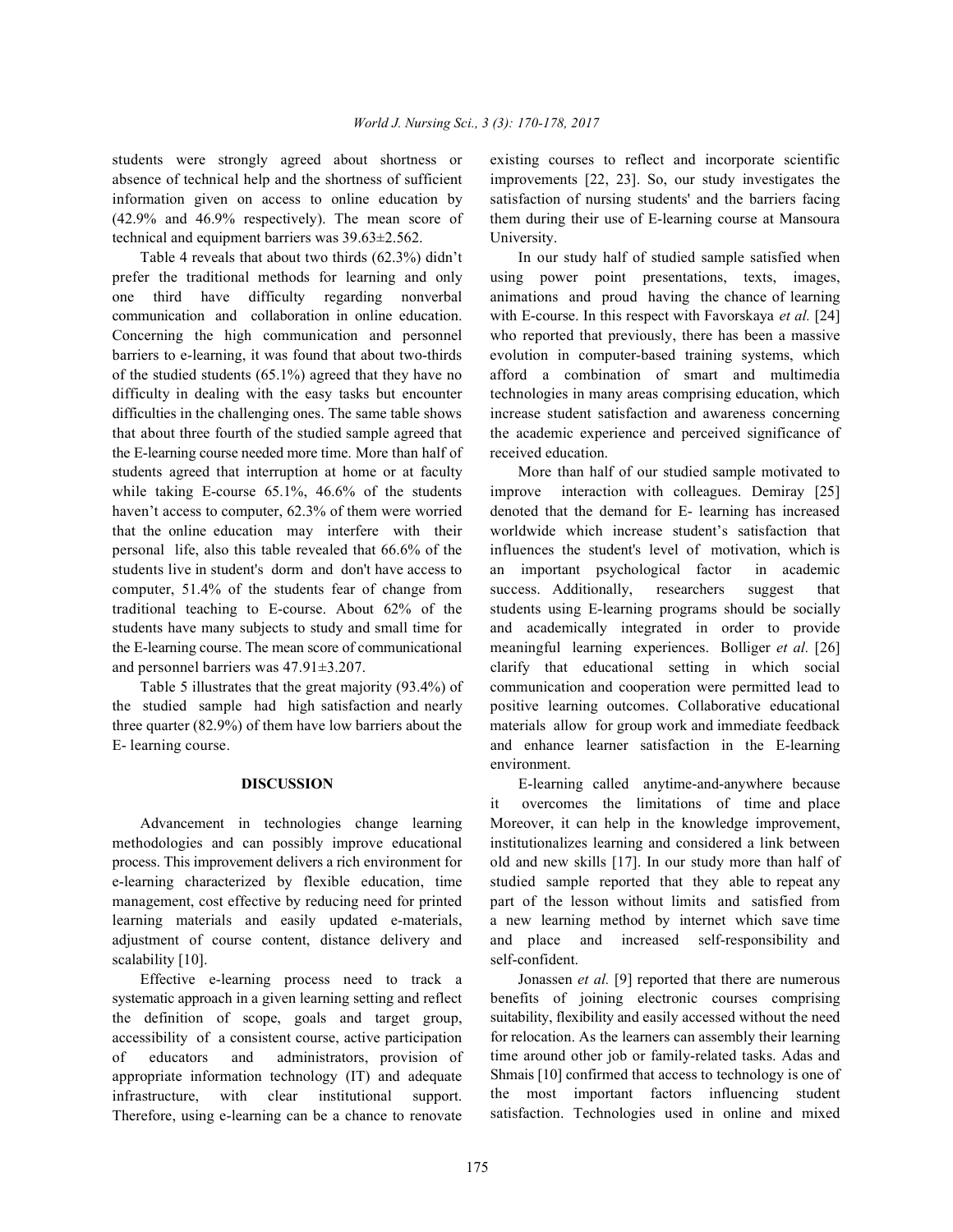learning experience, to do more than what can be done in influencing student satisfaction. face-to-face or other approaches. Žuvic-Butoracet *et al*. Students without adequate technical support and [11] emphasize that e-Learning is concerned with the frustrated with technology in the course experience high learning activities, resource access, communication and levels of frustrations in the online environment and lower assessment assumed in an online environment, using a satisfaction levels. Technologies used in online learning range of information and communication technologies situations have the potential to enrich the learning available in computer or mobile devices. experience, to do more than what can be done in face-to-

environments fully online. Nevertheless, E-Learning has familiar with the technology used in the course in order to some challenges, such as anxiety resulting from absence be successful. In this respect with Ozkok *et al.* [30] who of skills or technology technical problems. Moreover, the mentioned an important factor that explains student change from the traditional learning to e-learning have satisfaction are technology and interactivity. Students some institutional challenges including absence of need to have access to reliable equipment both personally proficiency, skills in using technology and facilities [22] and on the part of the institution. In addition, learners those may impact the students' experience or avoidance must have functional, usable tools for participation and of E- learning. So students' satisfaction with E-learning interaction and these tools should be used early and plays an important part in the continuity, especially in often. developing countries [23]. On the other hand considerable studied sample have

studied sample agree that they experience problems in cooperation in E-learning process and in dealing with the retrieving the hard and software required for online hard tasks. Others agreed that e-learning course needed learning, difficulties resulting from ineffectiveness in more time and faced with interruption at home or at faculty operating internet connection devices and most while taking e-course. Students live in student's dorm computers has poor working efficiency. Yengin *et al.* [27] reported didn't have access to computer and have many and Katuk *et al.* [28] pointed out that students' subjects to study are major communication and personnel satisfaction of e-learning depends on providing barriers to e-learning. Our results were in agreement with infrastructure required for e-learning (Administrative Wen [32] who stated that numerous e-learning decision, provision of managerial centers, appropriate involvements have been impasse pilots that have not management). Hampshire *et al.* [12] emphasize that the been scaled up but moderately terminated after the pilot a multilevel method that includes the individual phase. This is commonly occur as a result of inability to learner, learning environment, framework of the e-learning adopting a system-wide approach, which leads to application, technological environment and the pedagogic inadequate choice of training, deficient technological included in the application of e-learning should be maintenance and user support, unattainably high followed by successful implementation and expectations and unrealistic financial planning. comprehensive evaluation. Additionally, Yamamoto and Finally, the great majority of our studied sample Aydin [29] reported that online access is an important students was highly satisfied and reported low factor influencing learner satisfaction. Learners must have barriers in E- learning. In agreement with our results access to consistent equipment and must be acquainted Franz-Vasdeki *et al.* [33] and Huange *et al.* [34] clarify that with the technology used in the course in order to be students' satisfaction and the success of the learning successful. Learners with restricted online access are at a package go hand in hand, each contributing to the other. significant difficulty compared to learners who have Fundamental attainment of all learning program is the unrestricted online access. satisfaction with this program that point out the success

poor internet connection and bad navigation and computer quantity, internet network system in faculty often error and internet network system send data slowly in addition to shortness or absence of technical help and difficulties due to shortness of sufficient information given on access to online education strongly. This result was in agreement with Astri [31] who stated that access to

educational situations have the potential to enrich the technology is one of the most important factors

The learning setting can be combined with traditional face or other approaches. Moreover, learners must be

Our results revealed that considerable percentage of trouble concerning nonverbal communication and

Most of our studied sample agreed that they face of the learning package and its continuation, because it confirms his effective educational process and increases his competence which would promise his appropriate function. E-learning can afford enormous dissemination of course content and for all the Internet consumers. So, it is essential that the learning manner and its philosophy be nominated to intensify learners' satisfaction and their desire to continue e-learning.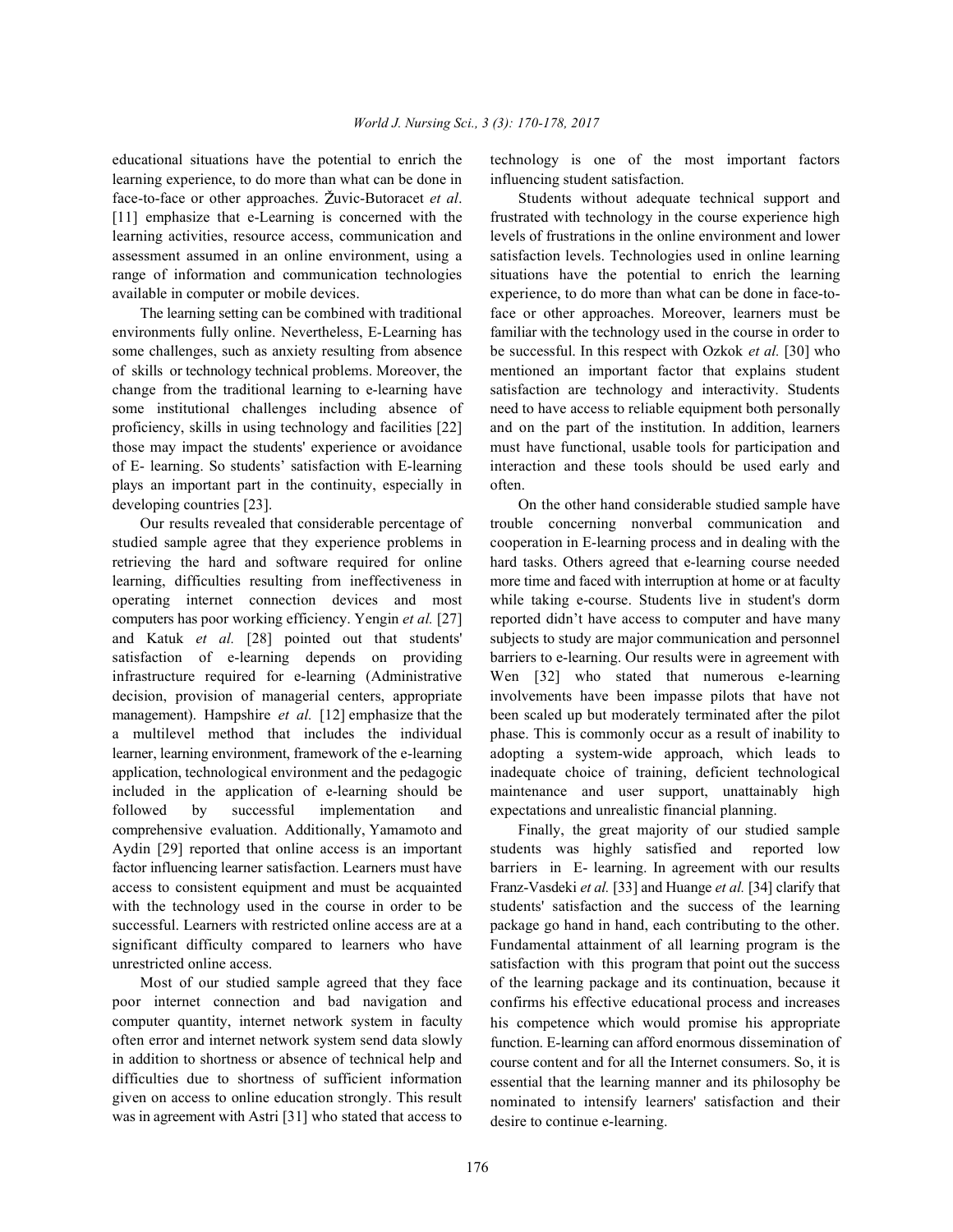The results showed that the majority of studied students are highly satisfied from the education received in e-Learning model which shows e-learning has a lot of potential in augmenting higher education. In addition, Incompetence in utilizing internet connection devices is the most common technical and equipment barriers.

## **RECOMMENDATIONS**

The present study recommends that trained educational program should be designed to increase student's awareness and knowledge about e-learning. Faculty staff member should improve learning opportunities for students. Finally, for good and enhanced learning outcomes, all universities should have a dynamic institutional structure to incorporate e-learning technology into their system.

# **REFERENCES**

- 1. Sharma, D., J.C. Lakhmi, M. Favorskaya and R.J. Howlett, 2015. Fusion of smart, multimedia and computer gaming technologies, Springer International Publishing, 1(1).
- 2. Cha, E.S., K.H. Kim and J.A. Erlen, 2007. Translation of scales in cross-cultural research: issues and techniques. Journal of Advanced Nursing, 58(4): 386-395.
- 3. Fazlollahtabar, H. and A. Muhammadzadeh, 2012. A knowledge-based user interface to optimize curriculum utility in an e-learning system. International Journal of Enterprise Information Systems (IJEIS), 8(3): 34-53.
- 4. Bhuasiri, W., O. Xaymoungkhoun, H. Zo, J.J. Rho and A.P. Ciganek, 2012. Critical success factors for e-learning in developing countries: A comparative analysis between ICT experts and faculty. Computers & Education, 58(2): 843-855.
- 5. Lee, J.W., 2010. Online support service quality, online learning acceptance and student satisfaction. The Internet and Higher Education, 13(4): 277-283.
- 6. Bhuasiri, W., O. Xaymoungkhoun, H. Zo, J.J. Rho and A.P. Ciganek, 2012. Critical success factors for e-learning in developing countries: A comparative analysis between ICT experts and faculty. Computers & Education, 58(2): 843-855.
- **CONCLUSIONS** 7. Kilburn, A., B. Kilburn and T. Cates, 2014. Drivers of student retention: System availability, privacy, value and loyalty in online higher education. Academy of Educational Leadership Journal, 18(4).
	- 8. Wisloski, J., 2011. Online education study: As enrollment rises, institutions see online education as a 'critical part'of growth, Online Education Information.
	- 9. Jonassen, D.H., J. Howland, R.M. Marra and D.P. Crismond, 2008. Meaningful learning with technology  $(3<sup>rd</sup>$ ed).
	- 10. Adas, D. and W.A. Shmais, 2011. Students' perceptions towards blended learning environment using the OCC. An-Najah University Journal for Research - Humanities, 25(6): 1681-1710.
	- 11. Žuvić-Butorac, M., N. Ronèević, D. Nemèanin and Z. Nebić, 2011. Blended e-learning in higher education: Research on students' perspective. Issues in Informing Science and Information Technology, 8:409.
	- 12. Hampshire, K., G. Porter, S.A. Owusu, S. Mariwah, A. Abane, E. Robson, A. Munthali, A. De Lannoy, A. Bango, N. Gunguluza and J. Milner, 2015. Informal m-health: How are young people using mobile phones to bridge healthcare gaps in Sub-Saharan Africa. Social Science & Medicine, 142: 90-99.
	- 13. Zaheer, M., M.E. Babar, U.H. Gondal and M.M. Qadri, 2015. E-learning and student satisfaction. In Proceedings of the 29th Annual Conference of the Asian Association of Open Universities: New frontiers in ODL (pp: 275-285).
	- 14. Gutiérrez-Santiuste, E., V.M. Gámiz-Sánchez and J. Gutiérrez-Pérez, 2015. MOOC & B-learning: Students' Barriers and Satisfaction in Formal and Non-formal Learning Environments. Journal of Interactive Online Learning, 13(3).
	- 15. Birch, D. and B. Burnett, 2009. Bringing academics on board: Encouraging institution-wide diffusion of e-learning environments. Australasian Journal of Educational Technology, 25(1).
	- 16. Veletsianos, G., R. Kimmons and K.D. French, 2013. Instructor experiences with a social networking site in a higher education setting: Expectations, frustrations, appropriation and compartmentalization. Educational Technology Research and Development, 61(2): 255-278.
	- 17. Paavilainen, E. and M. Salminen-Tuomaala, 2010. Web-based learning for continuing nursing education of emergency unit staff. Journal for Nurses in Professional Development, 26(4): 159-163.